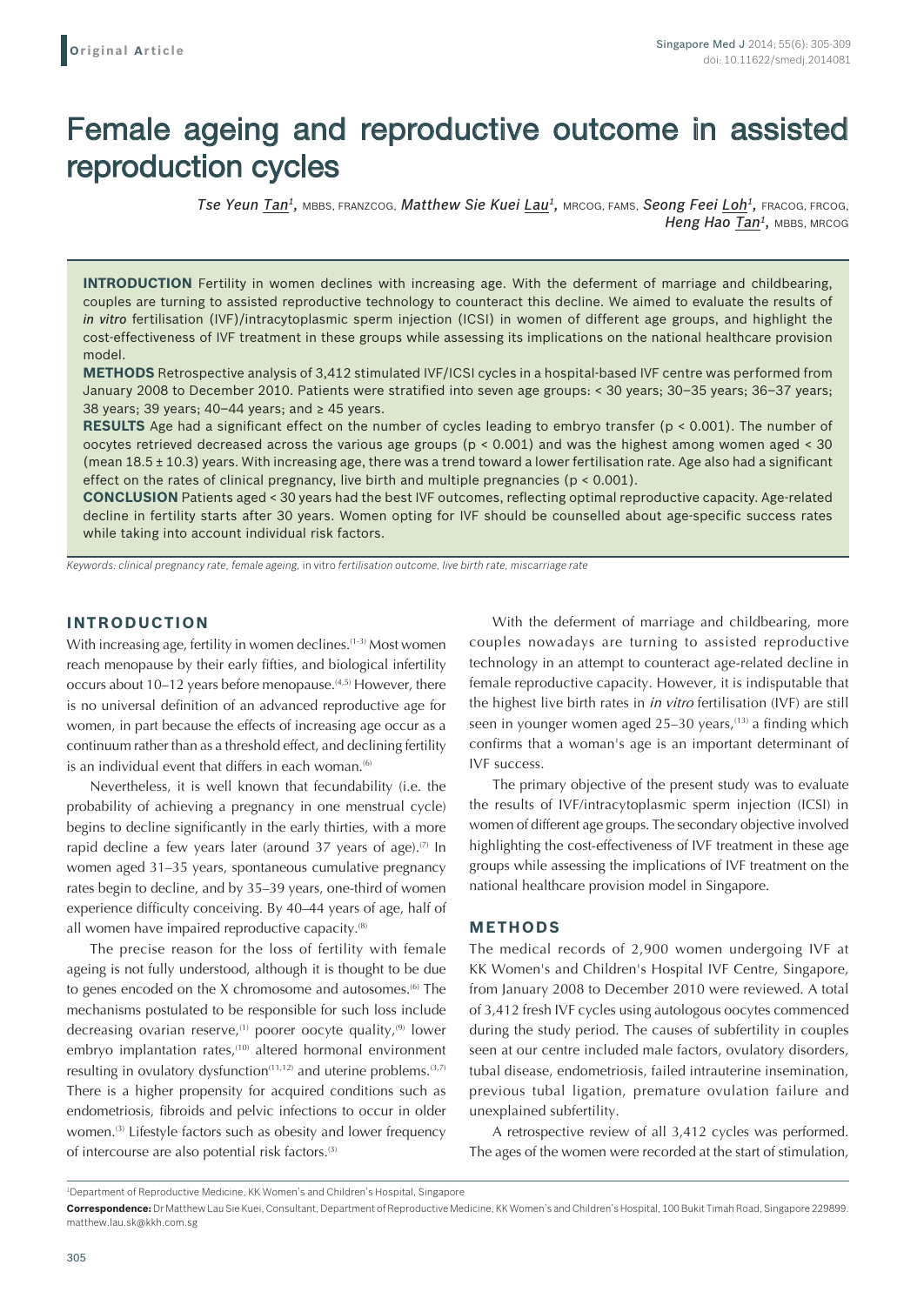and the patients were stratified into the following seven age groups: < 30 years; 30–35 years; 36–37 years; 38 years; 39 years; 40–44 years; and  $\geq$  45 years. The IVF outcomes of these age groups were reviewed. The indices reviewed included the average number of oocytes collected, mean duration of stimulation and fertilisation rates. The number of cycles reaching embryo transfer, clinical pregnancy rates, live birth rates, miscarriage rates and multiple pregnancy rates were also reported.

The average number of oocytes collected per cycle, average days of stimulation and fertilisation rate were reported as mean ± standard deviation. The fertilisation rate was reported in terms of percentage. Differences in these factors between the various age groups were tested using one-way analysis of variance (ANOVA). Where differences were found to be statistically significant, contrast analysis was performed to further analyse the difference for significance.

Frequency and percentages were reported for the variables – number of cycles with embryo transfer, number of clinical pregnancies, live births, miscarriages and multiple pregnancies. Differences in these factors between the age groups were analysed using the chi-square test. Odds ratio (OR) between the different age groups was also reported. A p-value of  $< 0.05$ was considered to be statistically significant.

# **RESULTS**

Of the 3,412 fresh cycles, the majority was noted in women aged 30–35 years ( $n = 1,583,46.4\%$ ), followed by women aged 36–37 years (n = 569, 16.7%) and < 30 years (n = 386, 11.3%). Women aged 40–44 years, 39 years and 38 years accounted for 9.8% (n = 334), 7.9% (n = 271) and 7.7% (n = 263) of all cycles, respectively. Women aged ≥ 45 years made up the lowest group, accounting for merely  $0.2\%$  (n = 9) of all cycles. Table I summarises the IVF outcomes of women reviewed in the seven age groups.

The rate of miscarriage among women aged < 30 years was 15.1% (28/185). Miscarriage rate doubled to 30.0% (21/70) among women aged 38 years, and among those aged 39 years, this rate increased to 47.7% (21/44). Among women aged 40–44 years, the miscarriage rate was as high as 55.3% (21/38). For women aged  $\geq$  45 years, a total of 6 (0.2%) fresh cycles were started. However, only 3 (50.0%) women reached embryo transfer and none achieved a clinical pregnancy. Compared to women in the younger age groups, women aged  $\geq$  45 years had the lowest mean number of oocytes collected per cycle (mean  $4.5 \pm 2.3$ ) and the lowest fertilisation rate  $(47.6\% \pm 42.1\%)$ ; Table I).

The proportion of cycles reaching embryo transfer in the various age groups were as follows:  $<$  30 years (95.9%, 370/386); 30–35 years (95.2%, 1,507/1,583); 36–37 years (95.3%, 542/569); 38 years (91.3%, 240/263); 39 years (92.3%, 250/271); 40–44 years (85.9%, 287/334); and ≥ 45 years (50.0%, 3/6; Table I & Fig. 1).

Age was found to have a significant effect on the number of cycles resulting in embryo transfer ( $\chi^2(6) = 69.2$ , p < 0.001). Contrast analysis of the ORs among the various age groups



Fig. 1 Percentage of fresh cycles reaching embryo transfer in the various age groups.



Fig. 2 Comparison of the average number of oocytes collected per cycle among the various age groups.

showed significant differences between women aged 39 years and those aged 40–44 years (OR 2.0, 95% CI 1.1–3.4), and between women aged 40–44 years and those aged  $\geq$  45 years (OR 6.1, 95% CI 1.2–31.2; Table II).

The number of oocytes retrieved decreased across the various age groups, and the difference was statistically significant (*F*(6,  $(2,843)= 61.0$ ,  $p < 0.001$ ). The number of oocytes retrieved was highest among women aged < 30 years (mean 18.5 ± 10.3; Table I & Fig. 2). Contrast analysis among the various age groups showed statistically significant decreases when comparisons were made between the age groups: < 30 years vs. 30–35 years, 30–35 years vs. 36–37 years, 38 years vs. 39 years, 39 years vs. 40–44 years and 40–44 years vs.  $\geq$  45 years (p < 0.001).

There was a general downward trend in the embryo fertilisation rate among women with increasing age (Table I & Fig. 3). Significantly lower fertilisation rates were noted among women aged 40–44 years when compared to those aged 39 years (66.8%  $\pm$  30.8% vs. 69.8%  $\pm$  26.6%; p = 0.001). Embryo fertilisation rates among women aged  $\geq$  45 years were further reduced when compared to those aged 40–44 years  $(47.6\% \pm 42.1\% \text{ vs. } 66.8 \pm 30.8; \text{ p} = 0.047)$ . Evaluation of the mean duration of stimulation among the different age groups showed that age did not have a significant effect on this interval  $(F(6, 3, 395) = 4.4, p = 0.129; Fig. 4)$ .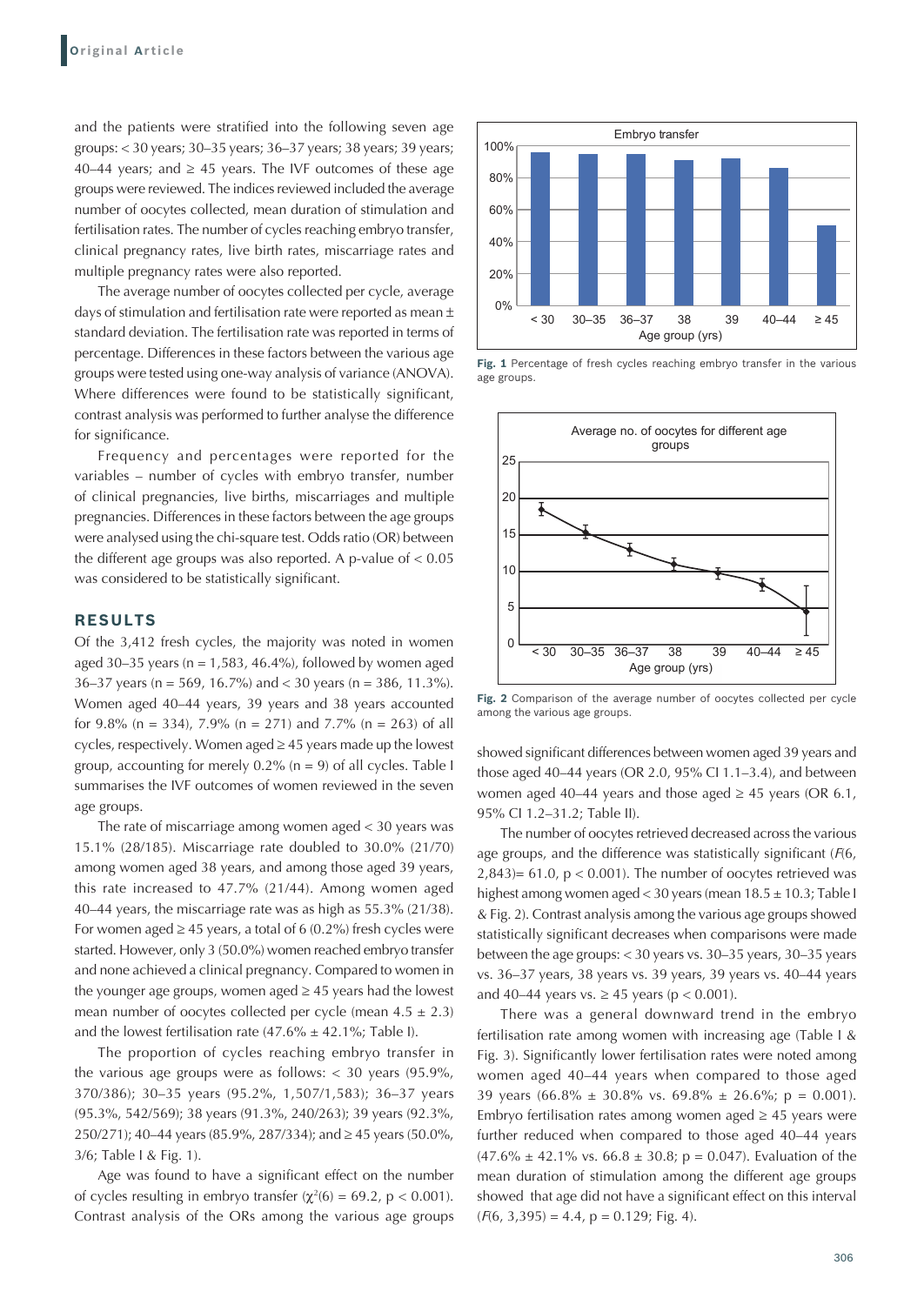| Age            | Mean ± SD                                |                               |                                    | No. (%)             |                                           |                          |                             |                           |                                             |
|----------------|------------------------------------------|-------------------------------|------------------------------------|---------------------|-------------------------------------------|--------------------------|-----------------------------|---------------------------|---------------------------------------------|
| group<br>(yrs) | No. of oocytes<br>collected per<br>cycle | No. of<br>stimulation<br>days | <b>Fertilisation</b><br>rate $(%)$ | <b>Total cycles</b> | <b>Cycles with</b><br>embryo<br>transfer* | Pregnancies <sup>+</sup> | Live<br>births <sup>+</sup> | Miscarriages <sup>*</sup> | <b>Multiple</b><br>pregnancies <sup>*</sup> |
| < 30           | $18.5 \pm 10.3$                          | $10.1 \pm 1.7$                | $74.5 \pm 21.0$                    | 386 (11.3)          | 370 (95.9)                                | 185 (50.0)               | 148 (40.0)                  | 28(15.1)                  | 73 (39.5)                                   |
| $30 - 35$      | $15.4 \pm 9.6$                           | $10.2 \pm 1.6$                | $72.1 \pm 22.7$                    | 1,583(46.4)         | 1,507(95.2)                               | 686 (45.5)               | 577 (38.3)                  | 84 (12.2)                 | 216(31.5)                                   |
| $36 - 37$      | $13.0 \pm 9.2$                           | $10.3 \pm 1.7$                | $73.2 \pm 23.1$                    | 569 (16.7)          | 542 (95.3)                                | 170 (31.4)               | 135 (24.9)                  | 30(17.7)                  | 33(19.4)                                    |
| 38             | $11.0 \pm 8.6$                           | $10.4 \pm 1.7$                | $71.5 \pm 23.3$                    | 263(7.7)            | 240 (91.3)                                | 70 (29.2)                | 47 (19.6)                   | 21(30.0)                  | 10(14.3)                                    |
| 39             | $9.8 \pm 6.7$                            | $10.3 \pm 1.5$                | $69.8 \pm 26.6$                    | 271(7.9)            | 250(92.3)                                 | 44 (17.6)                | 22(8.8)                     | 21(47.7)                  | 3(6.8)                                      |
| $40 - 44$      | $8.2 \pm 6.7$                            | $10.3 \pm 1.9$                | $66.8 \pm 30.8$                    | 334(9.8)            | 287 (85.9)                                | 38(13.2)                 | 17(5.9)                     | 21(55.3)                  | 5(13.2)                                     |
| $\geq 45$      | $4.5 \pm 2.3$                            | $10.5 \pm 1.4$                | $47.6 \pm 42.1$                    | 6(0.2)              | 3(50.0)                                   | 0(0)                     | 0(0)                        |                           |                                             |
| Total          |                                          |                               | ۰.                                 | 3.412(100.0)        | 3,199(93.8)                               | 1,193(37.3)              | 946 (29.6)                  | 205(17.2)                 | 340 (28.5)                                  |

**Table I. Outcomes of in vitro fertilisation in the various age groups.**

\*Percentage is calculated based on the total number of cycles for the age group. †Percentage is calculated based on the total number of cycles with embryo transfer for the age group. \*Percentage is calculated based on the total number of pregnancies in the age group.



**Fig. 3** Comparison of the embryo fertilisation rates among the various age groups.



**Fig. 4** Comparison of the mean duration of stimulation among the various age groups.

Clinical pregnancy rates were highest among women aged < 30 years (50.0%; Table I & Fig. 5). Women who did not achieve embryo transfer were excluded from the analysis of clinical pregnancy rates. Age was found to have a significant detrimental effect on clinical pregnancy rates ( $\chi^2(6) = 198.3$ ,  $p < 0.001$ ). A statistically significant difference was found in the ORs for clinical pregnancy between women aged 30–35 years and those aged 36–37 years (OR 1.8, 95% CI 1.5–2.3; Table II). A higher OR for clinical pregnancy was also found for women aged 38 years, which was statistically significant, when compared to women aged 39 years (OR 1.9, 95% CI 1.3–3.0; Table II). No clinical pregnancies occurred in women aged  $\geq$  45 years.



**Fig. 5** Comparison of clinical outcomes among the various age groups.

Live birth rates were the highest in women aged < 30 years (40.0%), with a downward trend being observed with increasing age (Table I & Fig. 5). Age had a significant inverse relationship with live birth rates ( $\chi^2(6) = 221.6$ ,  $p < 0.001$ ). A statistically significant difference was evident in the ORs for achieving live birth per attempted embryo transfer cycle between women aged 30–35 years and those aged 36–37 years (OR 1.9, 95% CI 1.5–2.3; Table II). On comparing women aged 38 years with those aged 39 years, a statistically higher OR was found for achieving live birth among those in the younger age group (OR 2.5, 95% CI 1.5–4.3; Table II).

Women aged < 30 years had the highest multiple pregnancy rates (39.5%; Table I & Fig. 5), and age was found to have a significant effect on the incidence of multiple pregnancies  $(\chi^2(5))$  $= 42.3$ , p < 0.001). Women aged < 30 years were 1.4 times more likely to have a multiple pregnancy than women aged 30–35 years, whereas women aged 30–35 years were 1.9 times more likely to have a multiple pregnancy than women aged 36–37 years (Table II). Age also had a significant effect on the incidence of miscarriages ( $\chi^2(5) = 88.0$ , p < 0.001).

### **DISCUSSION**

As in many other developed countries, Singaporean women are delaying marriage and childbirth for a variety of reasons. These include the higher availability of contraceptive options, and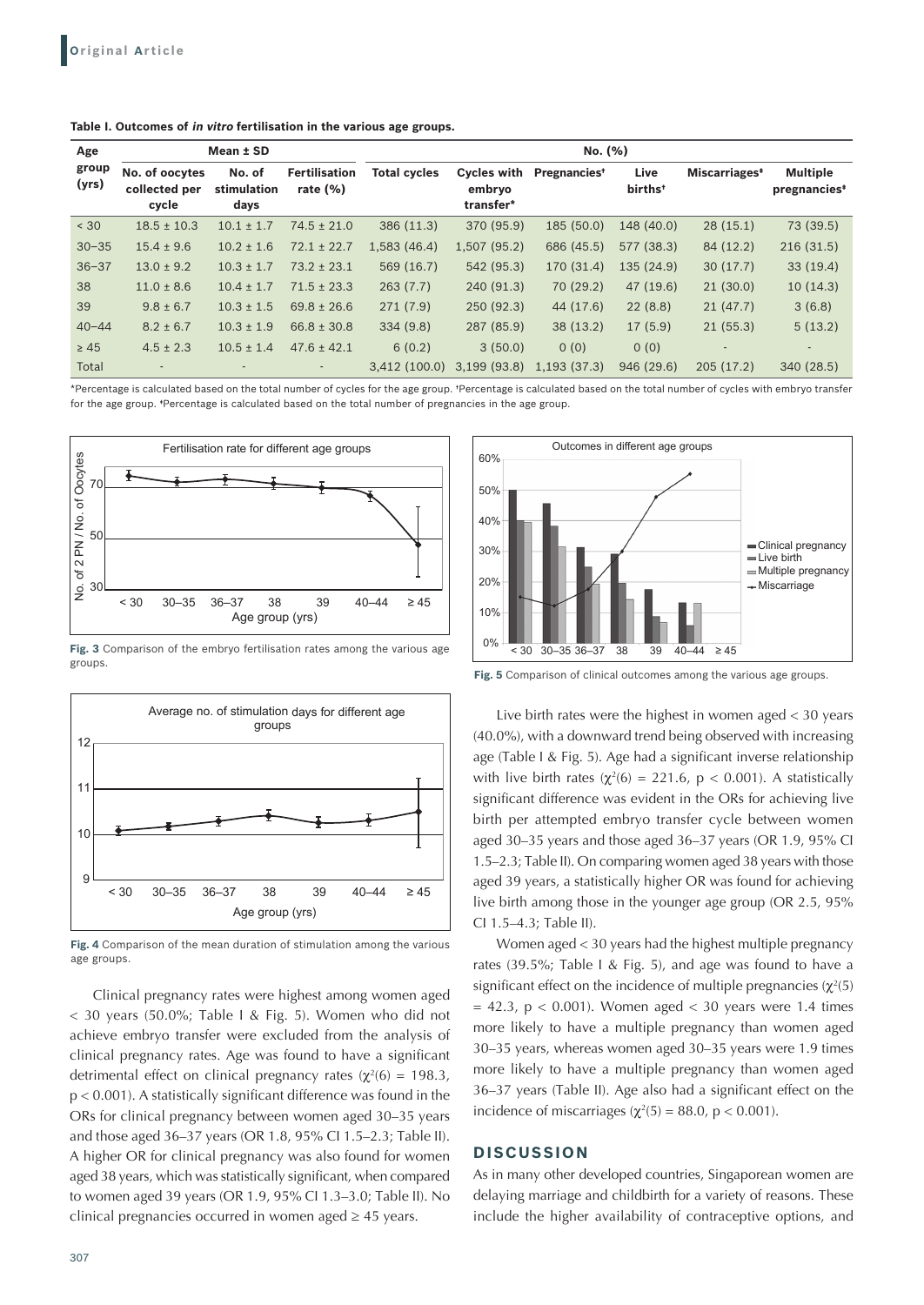| Age group (yrs)         | OR (95% CI)                           |                                   |                    |                                   |                            |  |  |  |
|-------------------------|---------------------------------------|-----------------------------------|--------------------|-----------------------------------|----------------------------|--|--|--|
|                         | <b>Cycles with</b><br>embryo transfer | <b>Clinical</b><br>pregnancy rate | Live birth<br>rate | <b>Multiple</b><br>pregnancy rate | <b>Miscarriage</b><br>rate |  |  |  |
| $<$ 30 vs. 30-35        | $1.2(0.7-2.0)$                        | $1.2(1.0-1.5)$                    | $1.1(0.9-1.4)$     | $1.4(1.0-2.0)$                    | $0.8(0.5-1.2)$             |  |  |  |
| $30 - 35$ vs. $36 - 37$ | $1.0(0.6-1.5)$                        | $1.8(1.5-2.3)$                    | $1.9(1.5-2.3)$     | $1.9(1.3-2.9)$                    | $1.5(1.0-2.4)$             |  |  |  |
| $36 - 37$ vs. 38        | $1.9(1.1-3.4)$                        | $1.1(0.8-1.5)$                    | $1.4(0.9-2.0)$     | $1.4(0.7-3.1)$                    | $2.0(1.0-3.8)$             |  |  |  |
| 38 vs. 39               | $0.9(0.5-1.6)$                        | $1.9(1.3-3.0)$                    | $2.5(1.5-4.3)$     | $2.3(0.6-8.8)$                    | $2.1(1.0-4.7)$             |  |  |  |
| 39 vs. 40-44            | $2.0(1.1-3.4)$                        | $1.4(0.9-2.2)$                    | $1.5(0.8-3.0)$     | $0.5(0.1-2.2)$                    | $1.4(0.6-3.2)$             |  |  |  |
| 40-44 vs. $\geq 45$     | $6.1(1.2-31.2)$                       | <b>NA</b>                         | <b>NA</b>          | <b>NA</b>                         | <b>NA</b>                  |  |  |  |

#### **Table II. Comparison of odds ratios among the various age groups.**

CI: confidence interval; NA: not applicable; OR: odds ratio

prioritising of academic pursuits and work commitments over personal life. As data from the Singapore Department of Statistics shows, fewer women are getting married under the age of 30 now when compared to a decade ago (Fig. 6).<sup>(14)</sup> Furthermore, there was a reduction in the age-specific fertility rate of Singaporean women in 2010 when compared to 2000 (Fig. 7).<sup>(15)</sup> Data also revealed that the total fertility rate of Singaporean women had declined over the last 20 years, with the lowest total fertility rate per woman being reported in 2010 (Table III).<sup>(15)</sup>

Reflecting societal trends toward delayed marriages and deferment of childbearing, our study showed that the largest proportion of women undergoing IVF at our centre were over 30 years of age, specifically aged 30–35 years. This is certainly a concern, as age-related decline in fertility is known to commence as early as 30 years of age in women – this was reflected in the reduced number of oocytes retrieved per cycle and the lower pregnancy and live birth rates seen among women of older age groups in our study. Correspondingly, the best IVF outcomes were noted in women aged < 30 years. In a related finding, Menken et al reported that women aged over 30 years had significantly higher live birth rates when donor oocytes from younger women were used instead of their own oocytes.<sup>(8)</sup>

The decline in fertility with age corresponds to the natural biological attrition of the ovarian reserve. The maximum complement of oocytes (approximately 6–7 million) exists during fetal life (at 20 weeks of gestation), a number that undergoes attrition during the course of pregnancy and drops to about 1–2 million by birth.<sup>(1)</sup> At puberty, 300,000-500,000 oocytes remain, and by the age of 37 years (when the rate of attrition doubles, resulting in an increased rate of follicular loss), around 25,000 remain in women.<sup>(9)</sup> By the time of menopause, which is usually in the fifties (approximately age 49 years in Singaporean women), $(16)$ only about 1,000 follicles remain.<sup>(10)</sup>

For women aged 40–44 years, clinical pregnancy rates fell to 13.2% in our study, indicating a nearly fourfold decrease when compared to women aged  $<$  30 years.<sup>(17)</sup> Studies suggest that poorer IVF outcomes in women over the age of 40 years are due to the lower number of oocytes collected as well as poorer oocyte quality, giving rise to lower fertilisation and implantation rates, with fewer cycles reaching embryo transfer in this cohort.(11,18) These results reinforce the major role that age plays in IVF outcomes, and confirm that women aged

| Year | Total fertility rate per woman |
|------|--------------------------------|
| 1980 | 1.8                            |
| 1990 | 1.8                            |
| 2000 | 1.6                            |
| 2008 | 1.3                            |
| 2009 | 1.2                            |
| 2010 | 1.2                            |

Source: Singapore Department of Statistics<sup>(15)</sup>



**Fig. 6** Comparison of age-specific marriage rates in Singapore for 2000 and 2010. Source: Singapore Department of Statistics<sup>(14)</sup>



**Fig. 7** Comparison of age-specific fertility rates in Singapore for 2000 and 2010. Source: Singapore Department of Statistics<sup>(15)</sup>